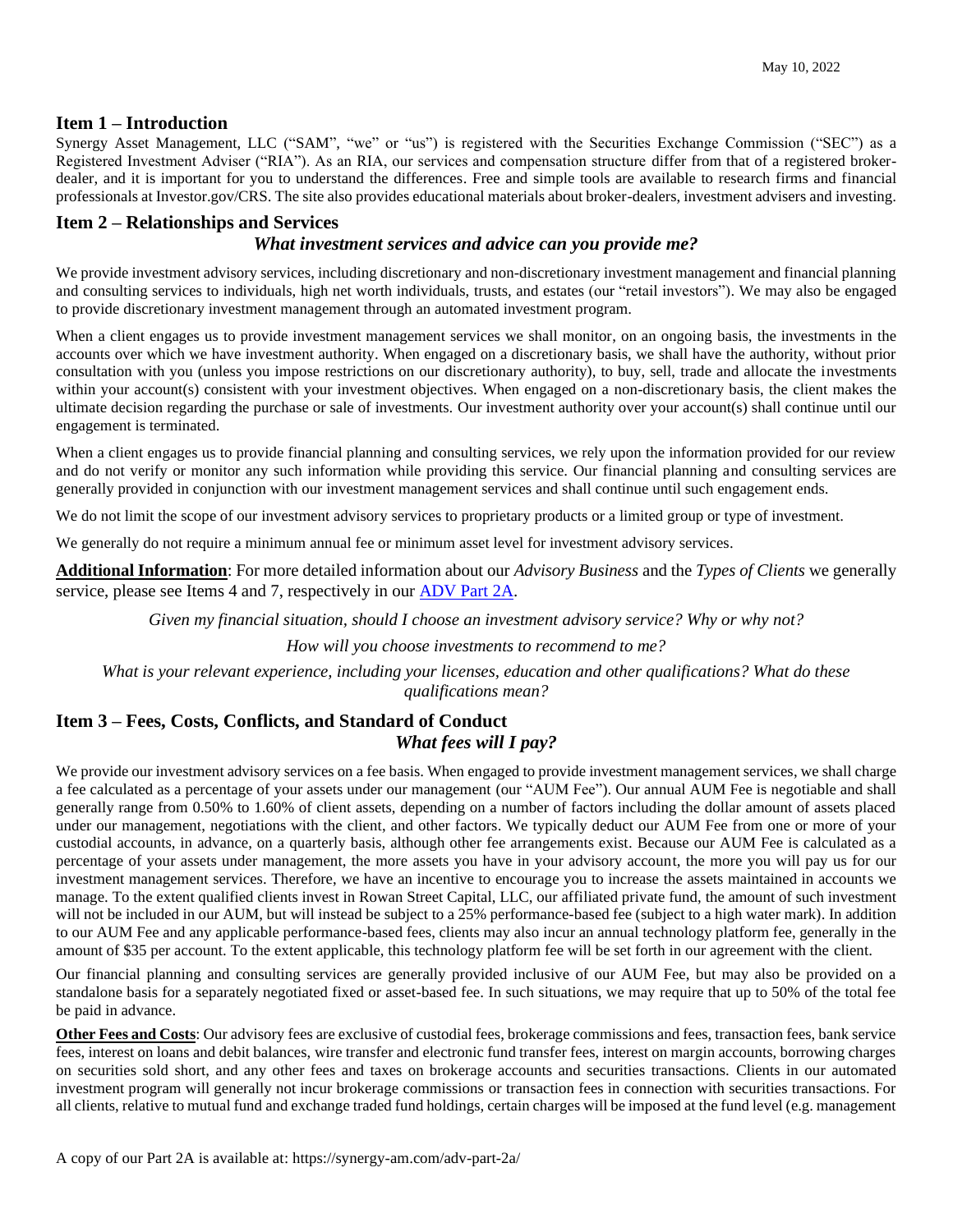fees and other fund expenses).

You will pay fees and costs whether you make or lose money on your investments. Fees and costs will reduce any amount of money you make on your investments over time. Please make sure you understand what fees and costs you are paying.

*Help me understand how these fees and costs might affect my investments. If I give you \$10,000 to invest, how much will go to fees and costs, and how much will be invested for me?*

**Additional Information**: For more detailed information about our fees and costs related to our management of your account, please see Item 5 in our [ADV Part 2A.](https://synergy-am.com/adv-part-2a/) 

## *What are your legal obligations to me when acting as my investment adviser? How else does your firm make money and what conflicts of interest do you have?*

When we act as your investment adviser, we have to act in your best interest and not put our interest ahead of yours. At the same time, the way we make money creates some conflicts with your interests. You should understand and ask us about these conflicts because they can affect the investment advice we provide you. Here are some examples to help you understand what this means:

\* We may recommend a particular custodian from whom we receive support services and/or products, including soft dollar research benefits, certain of which assist us to better monitor and service your account.

\* We may recommend investments in our affiliated private fund, Rowan Street Capital, LLC, which could increase our overall compensation.

\* Certain of our financial professionals are also licensed insurance agents, including through our affiliated insurance agency, and may recommend commission-based insurance products to clients.

\* We may recommend the services of one or more of our affiliated entities, including Synergy Mergers and Acquisitions, LLC.

*How might your conflicts of interest affect me, and how will you address them?* 

**Additional Information**: For more detailed information about our conflicts of interest, please review our [ADV Part 2A.](https://synergy-am.com/adv-part-2a/) 

## *How do your financial professionals make money?*

Our financial professionals are generally compensated on a salary basis, with a bonus component. Financial professionals compensated on a salary basis receive a base compensation package and may receive additional bonus compensation based upon revenue collected from that financial professional's clients. You should discuss your financial professional's compensation directly with your financial professional.

## **Item 4 – Disciplinary History**

#### *Do you or your financial professionals have legal or disciplinary history?* No.

We encourage you to visit [www.Investor.gov/CRS](http://www.investor.gov/CRS) to research our firm and our financial professionals. Furthermore, we encourage you to ask your financial professional: *As a financial professional, do you have any disciplinary history? If so, for what type of conduct?*

#### **Item 5 – Additional Information**

Additional information about our firm is available on the SEC's website at [www.adviserinfo.sec.gov.](http://www.adviserinfo.sec.gov/) You may contact our Chief Compliance Officer at any time to request a current copy of your ADV Part 2A or our *relationship summary*. Our Chief Compliance Officer may be reached by phone at (206) 386-5455.

*Who is my primary contact person? Is he or she a representative of an investment adviser or broker-dealer? Who can I talk to if I have concerns about how this person is treating me?*